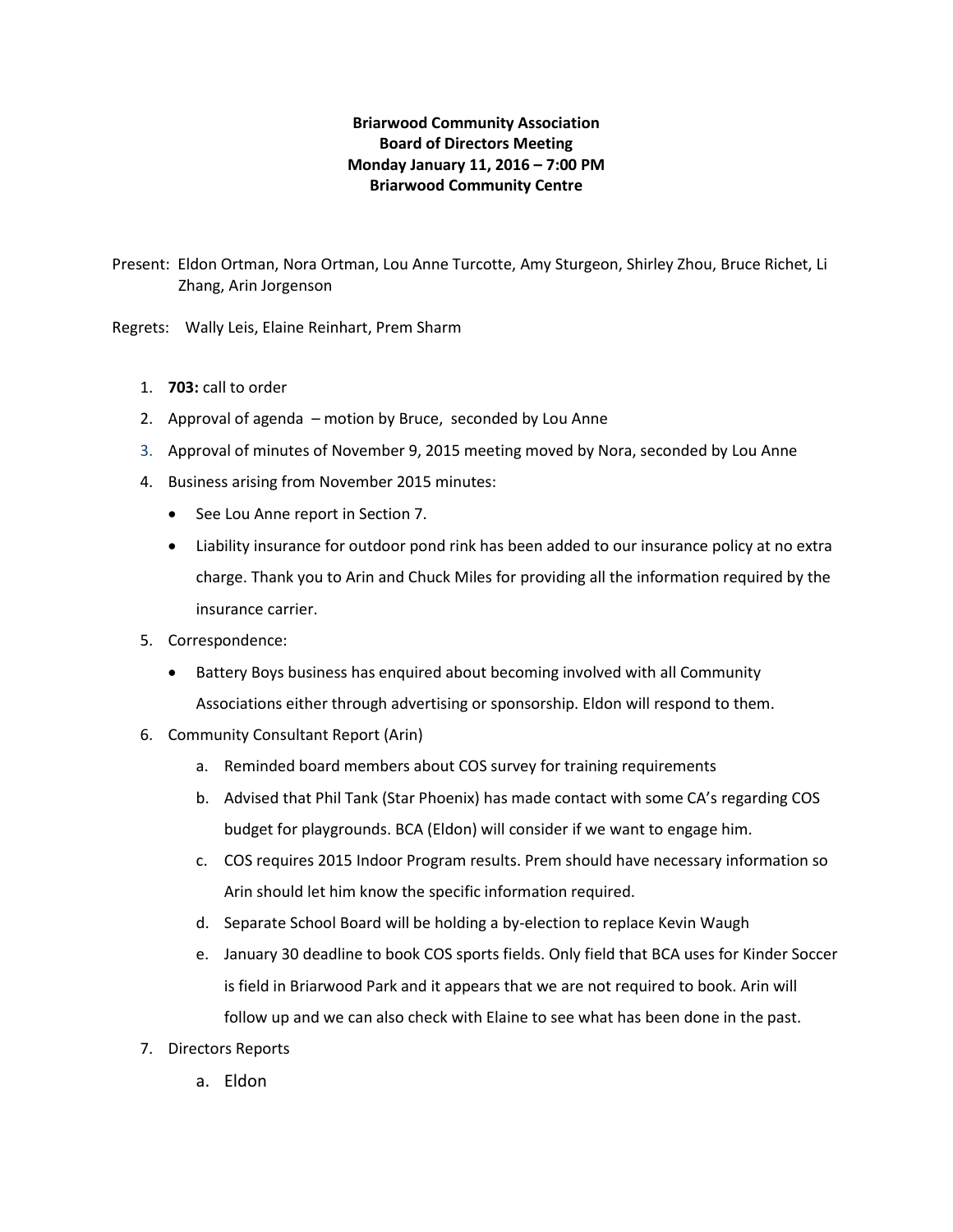#### **What did you do in the past month?**

- Drafted content for December newsletter and coordinated with Sask Abilities
- Coordinated set up of Briarwood Lake Outdoor Rink
	- $\circ$  Held initial meeting in November with Chuck Miles and rink volunteers (Morgan Adam and Kirby Harmon)
	- o Assisted with actual set up in December (Eldon, Chuck, Morgan, Kirby)
	- o Delivered firewood
- Attended gathering of Briarwood Muslim neighbors to discuss opportunities to partner with BCA
- Provided updates to website to Li

## **What will you do in the upcoming month?**

- Sign letter of renewal for Memorandum of Understanding between COS and BCA for use of Community Center
- Begin drafting new survey for 2016
- Planning for 2016 AGM in April
	- b. Bruce

## **Follow-up from last month's meeting:**

• Discussions with COS on previous issues

## **What did you do in the past months? :**

- Changed sign message at four entrances (Indoor Fitness, Christmas Message, Snow Angel)
- Participated in Briarwood Muslim neighbourhood gathering for community discussions
- Purchased, placed and removed Christmas decorations at entrance signs
- Contributed article to the BCA December Newsletter
- Responded to request from Buena Vista CA for info on our Bulletin Board (specs, cost, etc)

## **What will you do in the upcoming months? :**

- Change signage as required
- Continue to review COS activity RE: Snow Dump (adequate fencing, etc) and Community Centre snow removal for street parking on Briarwood Road North (good so far in 2016), ETC!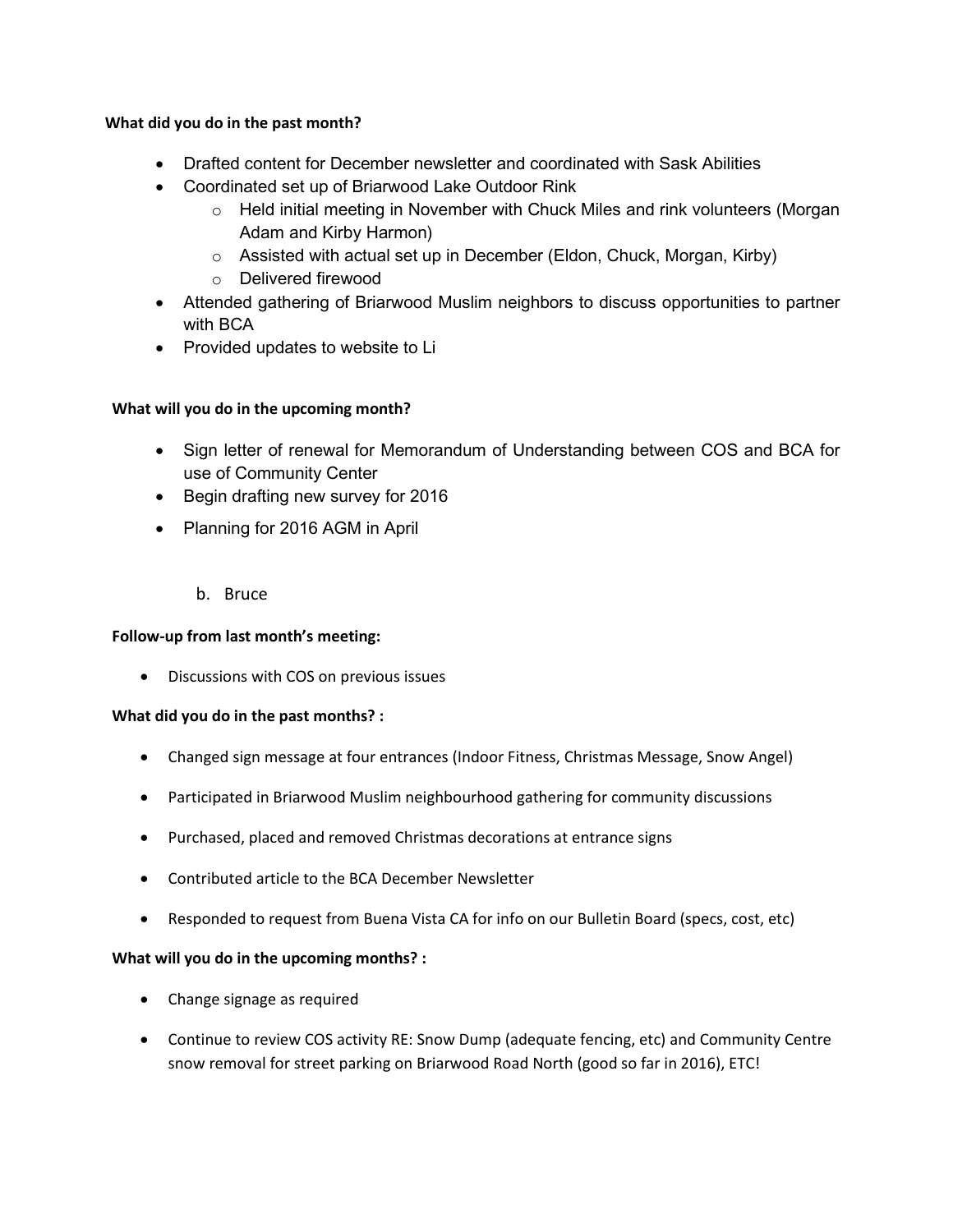- Participate in the COS activity around the BCA Park Shade Structure process, (Park Enhancement Program 2016)
- Make formal request of COS activity RE: Status of #35 Brookmore View years of incomplete construction by Marquee Homes and thus an issue for the neighbourhood!
	- c. Lou Anne

Report for Month: November & December

Number of rentals for the month  $-$  November  $-2$ December - 2

Follow-up from last month's meeting: None

# What did you do in the past month?

- Answered emails regarding rentals
- Coordinated key drop off and pickup and arranged cleaning
- Showed the rec centre to people from Elim Church for EOSL classes

# What will you do in the upcoming month?

• Continue to coordinate rentals & cleaning

## Discussion Items for meeting:

- 1st EOSL class was held on Saturday but only 2 attendees. I spoke to Ralph about it and he feels that attendance will improve. May look at changing the time to 10:00am to 12:00pm We are offering the rec centre for free to Elim Church for these free lessons.
	- d. Elaine
- Unable to attend, nothing to report
	- e. Nora
	- Dec 31, 2015 draft financial report submitted
		- o Total cash in bank \$44,642
		- o Net income for year \$3,020
		- o No invoice received yet for latest sign inserts purchased by Bruce. He will advise them to send invoice directly to Nora.
		- o Bruce asked about misc. expense of \$1,702.38 under "General and Admin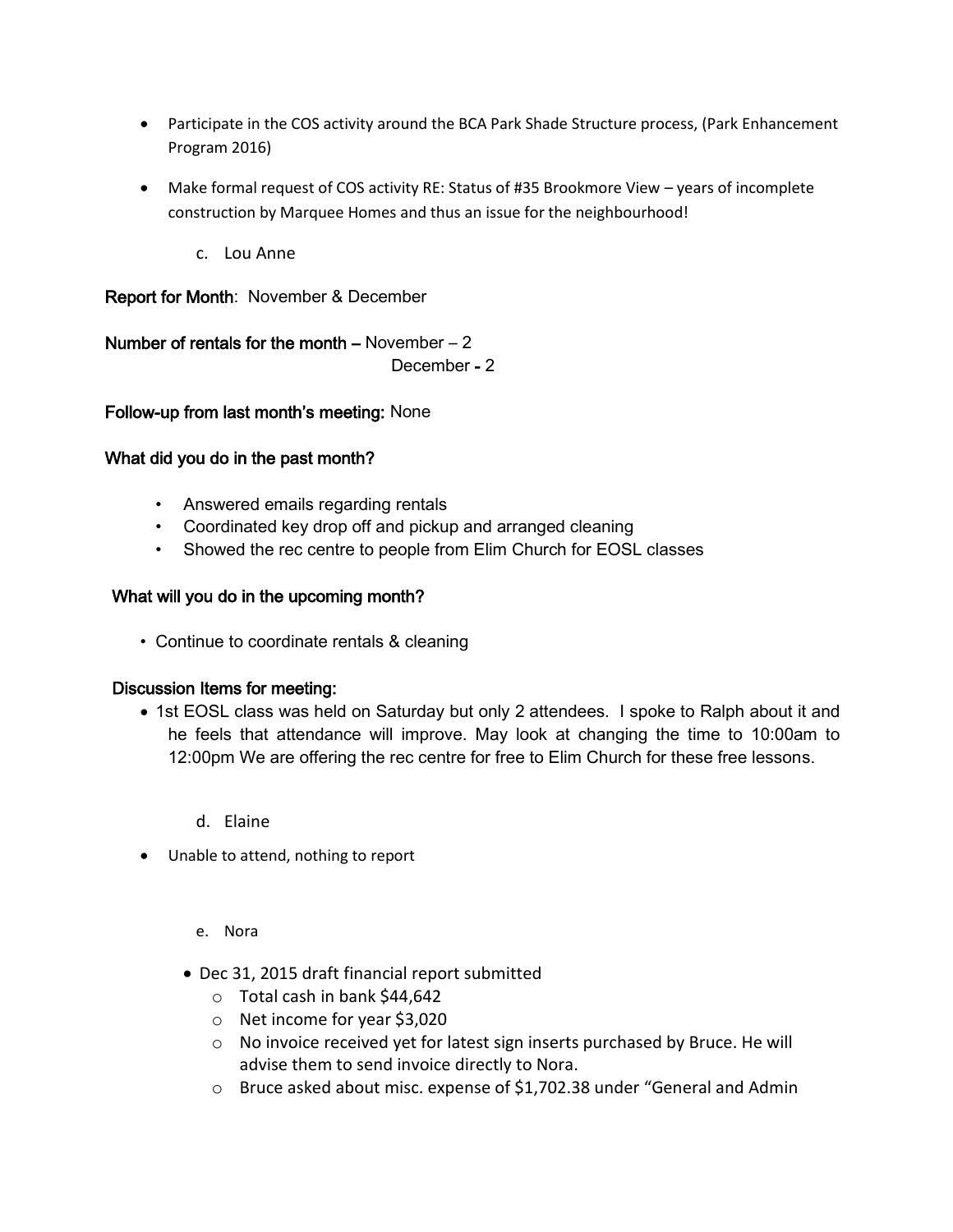Expenses". Nora advised that majority is due to accrual for accountant fees for review of 2015 statements. She will investigate balance and advise.

- $\circ$  Costs of newsletter are becoming significant due to high postage costs. May need to consider electronic distribution going forward with paper copies left at Lakewood Civic Centre and at Lakewood Suburban Centre. BCA will consider for 2016. Arin advised that even though we are required to publish at least 3 newsletters she does not believe that we need to deliver paper copies to every house. She also advised that condos in Lakewood Suburban Centre are considered within BCA area which we were never aware of.
- f. Amy
	- o No report filed as minimal activity
- g. Li

Report for Month: November, 2015 – December, 2015

## Follow-up from last month's meeting: None

#### What did you do in the past month?

- Completed the December 2015 Newsletter.
- Updated of the web site.
- Contacted businesses for advertising on newsletter.

## What will you do in the upcoming month?

- Update web site
- February Newsletter
- 8. Old Business
	- a. MOA with COS draft not yet available however Arin expects to have something for February meeting
	- b. Board appreciation event Eldon did not resend poll before Christmas as expected that everyone's availability would be limited. Will resend again in next week or two.
	- c. Outdoor Rink
		- As reported in Section 4, liability insurance now in place. Rink was set up the weekend of December 19-20 with assistance from Chuck. Responsibilities have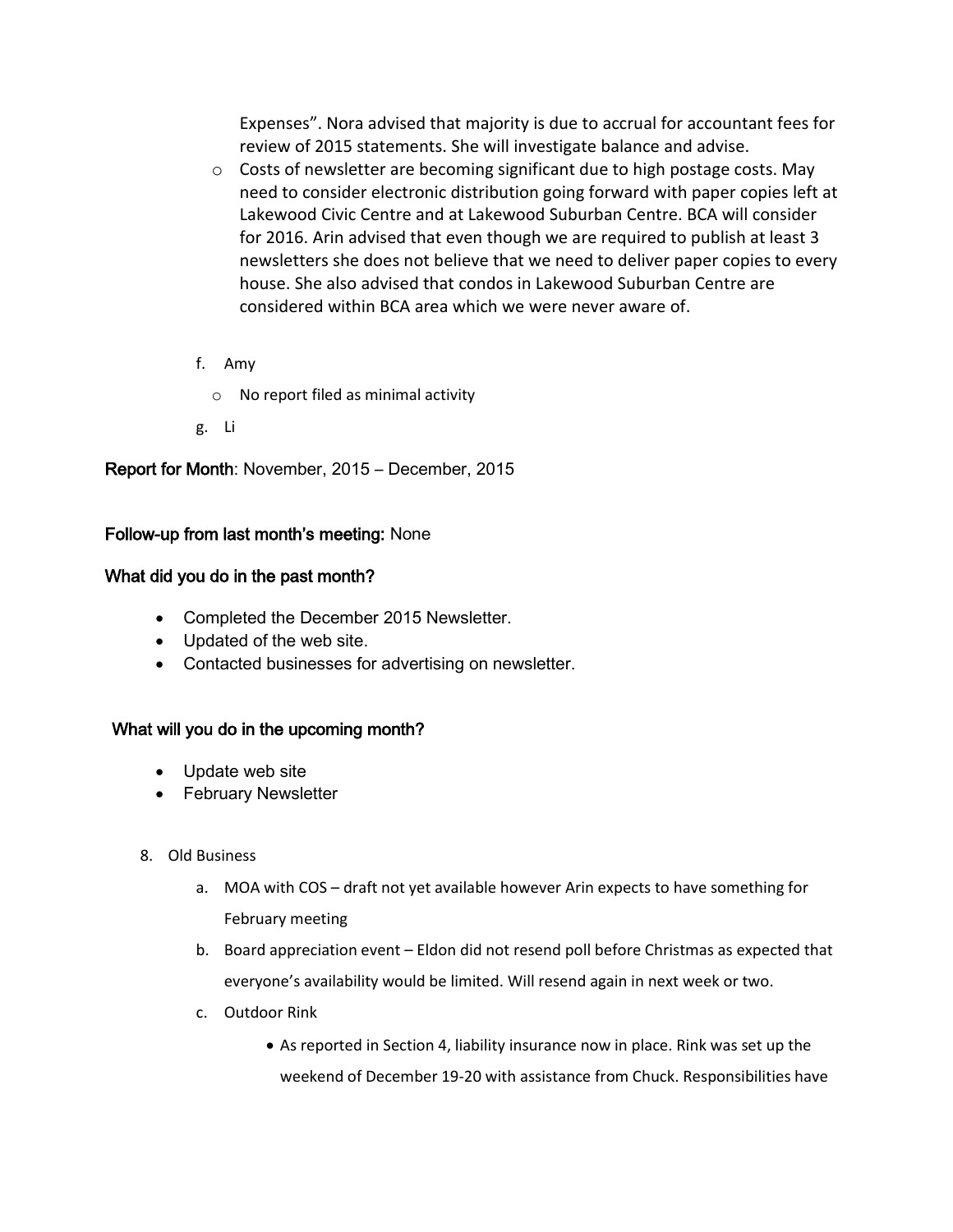now been handed over to Kirby Harmon with assistance from Morgan Adam and Cory Kos.

- Minimal costs to date (fuel and rental of ice auger). Arin was surprised at how few expenses were submitted last year for the Rink Operating Grant and we advised that costs are typically minimal unless major repairs are required to either the quad or the power sweeper.
- Eldon asked Arin if the BCA Outdoor Rink is eligible for Rink Improvement Grant. Chuck has previously indicated that he had been advised it was not eligible since rink is not a permanent structure. Arin will investigate and advise.
- d. December newsletter was completed and distributed. See discussion regarding costs in Treasurer (Nora) report.

#### 9. New Business

- Shade Structure for Park
	- o Arin prepared Park Improvement Grant application last summer for shade structure which needs to be submitted by January 31 if we are going ahead with it. This assumes BCA pays cost for supply and installation, either through reimbursement to COS or directly to supplier. Shade structure would become COS asset and they would look after maintenance, etc.
	- o Because structure will be COS asset even though BCA is paying we need approval from COS for type of structure. Currently only one type (approx. 17 X 17 ft with fabric sail type material). Last one installed by COS cost about \$17,000. They would tender the purchase and if more than one the cost per structure may be less however if BCA chooses to proceed we need to be prepared to pay up to \$20,000 per structure.
	- $\circ$  Although BCA feels that there is strong need for shade around the spray pad we are concerned with the high cost of the proposed structure with no alternatives provided. One structure will be of limited value as it will provide shade to one or two small groups at the most. Purchasing two structures would deplete most of the BCA funds.
	- o Bruce questioned if it would be possible to have larger mature trees planted around the pad as he felt that for the price of one shade structure we should be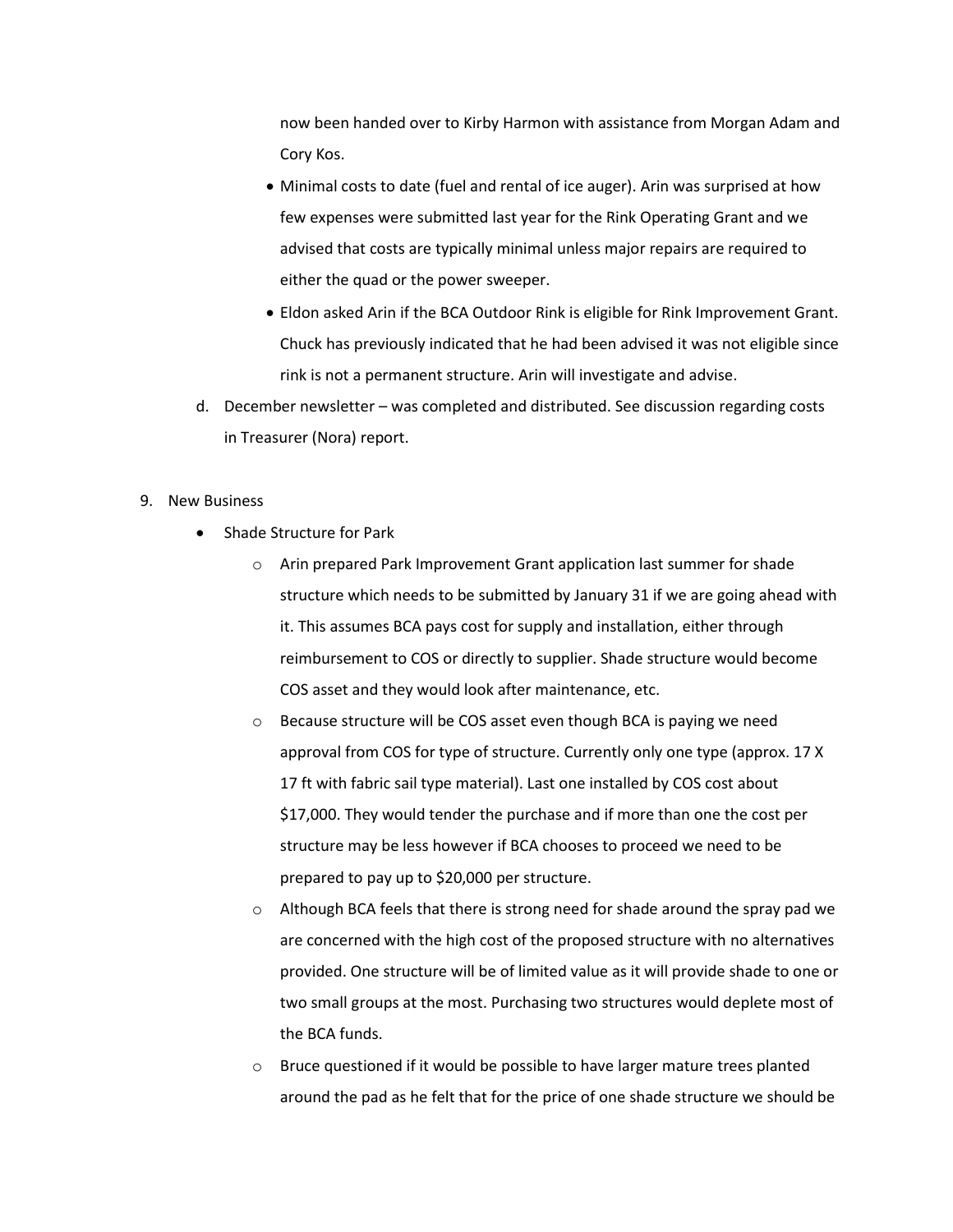able to buy a number of trees. Arin advised that this would need to be discussed with COS Parks and provided Bruce with a contact name. She advised that if BCA was to proceed with this plan COS would not require a Park Improvement Grant application. Bruce will investigate and we will advise Arin before end of January.

- AGM
	- o Eldon would like to start planning for 2016 AGM. Discussed possible dates and decision was made to hold on Wednesday April 13<sup>th</sup>.
	- o Eldon would like to have a smaller committee for organizing the AGM and asked for volunteers. Amy offered to help however he would appreciate one or two other people as well.
	- o Discussed possible presentations/events as part of AGM with the following suggestions:
		- "Coffee with a Cop" which was an initiative presented at the most recent Ward 8 town hall meeting.
		- Disc Golf presentation
	- o Eldon would like the format to be a presentation (PowerPoint) of BCA accomplishments in 2015 and Strategic Plan going forward with the support of the community. AGM would end with necessary motions (financial statements, etc.) and election of board members.
- COS 2016 Sask Lotteries Grant Application
	- o Applications are due Friday January 15
	- $\circ$  In the past the annual BBQ qualified however approximately two or three years ago the application was denied as there were more requests than funds available.
	- o Nora has reviewed the application which requires Sport, Culture and Recreation aspects. We feel that with some enhancements to the BBQ such as more cultural dancing and sport activities such as cricket demonstrations or ball games we may qualify. Unfortunately food costs are not eligible under the grant however other activities could be such as the bouncy houses, Henna Artist, Balloon Man, etc.
	- o Nora and Eldon will complete the application and submit by the deadline.